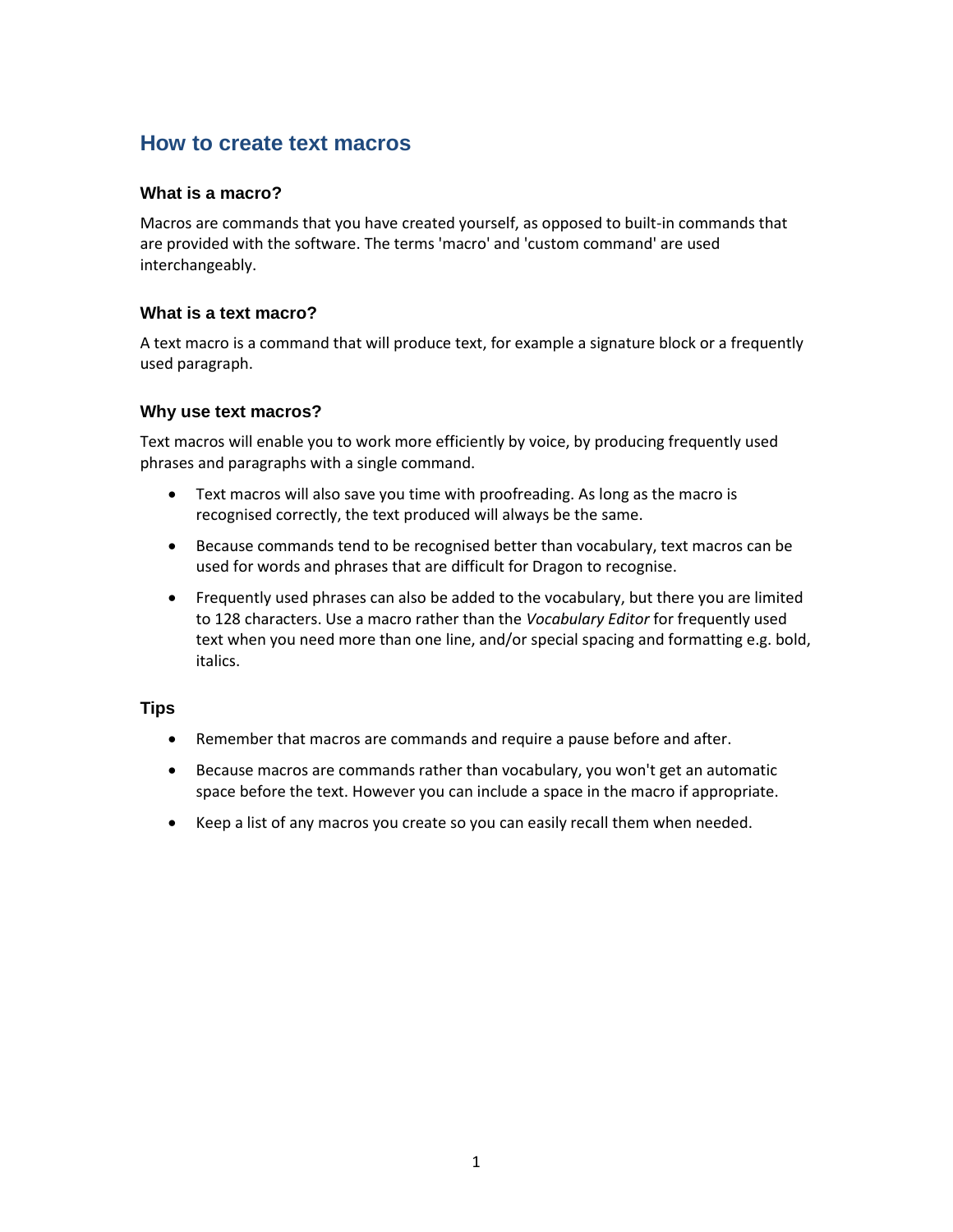# **Example**

Follow this example to create a signature block or "sign off":

- 1. say "ADD NEW COMMAND", or go to Dragon bar / tools / add new command.
- 2. In the MyCommandsEditor, give your macro a name, eg "sign off". You can call the macro whatever you like. Choose a name that is easy for Dragon to recognise and easy for you to remember. It can be a good idea to use the same prefix for all your text macros for example "*insert* signature", "*insert* finance paragraph". Avoid phrases that you are likely to use in other circumstances.
- 3. Availability consider whether your macro should be global so it will work in any application or application-specific, e.g. Microsoft Word or Outlook. If you choose application-specific, that application must be open when you create the macro.
- 4. To make a macro application-specific click or say "APPLICATION SPECIFIC" then "APPLICATION" and ensure the appropriate application is selected from the drop-down list (say "MOVE DOWN <No.>" to navigate the list).
- 5. In a Word document, dictate the text for your macro e.g. name, title, section and Employer, tel no etc. Copy and paste this text into the 'content' field of the MyCommands Editor. Say "CONTENT" to move the cursor to that field.
- 6. Say "CLICK SAVE"

| MyCommands Editor                                                                                                                                                     |                               |                                |
|-----------------------------------------------------------------------------------------------------------------------------------------------------------------------|-------------------------------|--------------------------------|
| MyCommand Name: sign off<br>Description:<br>Group: User-defined                                                                                                       |                               | Train                          |
|                                                                                                                                                                       | <b>C</b> Application-specific | C 户 Window-specific            |
| Command Type: 4 <sub>b</sub> Text and Graphics<br>Content:<br>Regards<br>Joe Sample<br>Sales Director<br><b>Big Company</b><br>Tel: 02 6322 4444<br>Fax: 02 6233 7777 |                               | V Name Editor                  |
| Ж.<br>Cancel<br>Save                                                                                                                                                  | Create New                    | Plain Text<br><b>Help</b><br>n |

7. Now try your new macro in Word by saying "SIGN OFF"